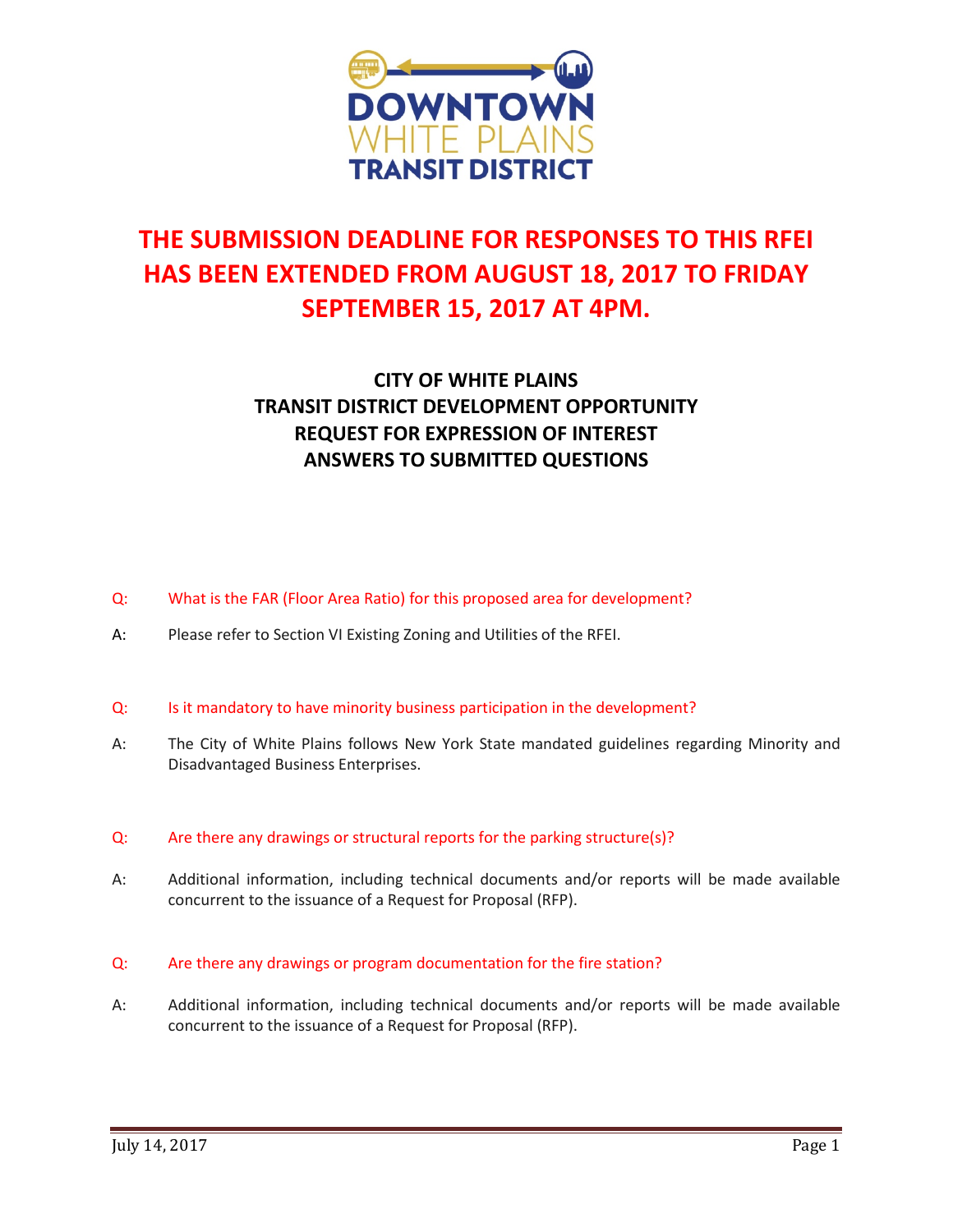#### Q: Are there any environmental studies for the four sites available?

- A: Additional information, including technical documents and/or reports will be made available concurrent to the issuance of a Request for Proposal (RFP) including a Phase I analysis.
- Q: Are there any site surveys available for use, which were used in preparation of the RFEI response?
- A: Additional information, including technical documents and/or reports will be made available concurrent to the issuance of a Request for Proposal (RFP).
- Q: Will there be a tour organized by the City before the August 18 RFEI deadline?
- A: No.
- Q: If zoning modifications are suggested by the developer, does the City have a clear idea on the potential extended development timeline?
- A: A timeline will be developed following review of the responses received to the RFEI and subsequent RFP.
- Q: Are there any hi-res/digital AutoCAD drawings available for reference?
- A: Additional information, including technical documents and/or reports will be made available concurrent to the issuance of a Request for Proposal (RFP).
- Q: Please confirm if it is a requirement to respond to the RFEI in order to later respond to any subsequent RFPs or RFQs.
- A: No, however it is the City's intent to identify and select a development team through information gathered during the RFEI/RFP process.
- Q: Will only those respondents who participate in the RFEI process, be considered for the RFP process?
- A: No, however it is the City's intent to identify and select a development team through information gathered during the RFEI/RFP process.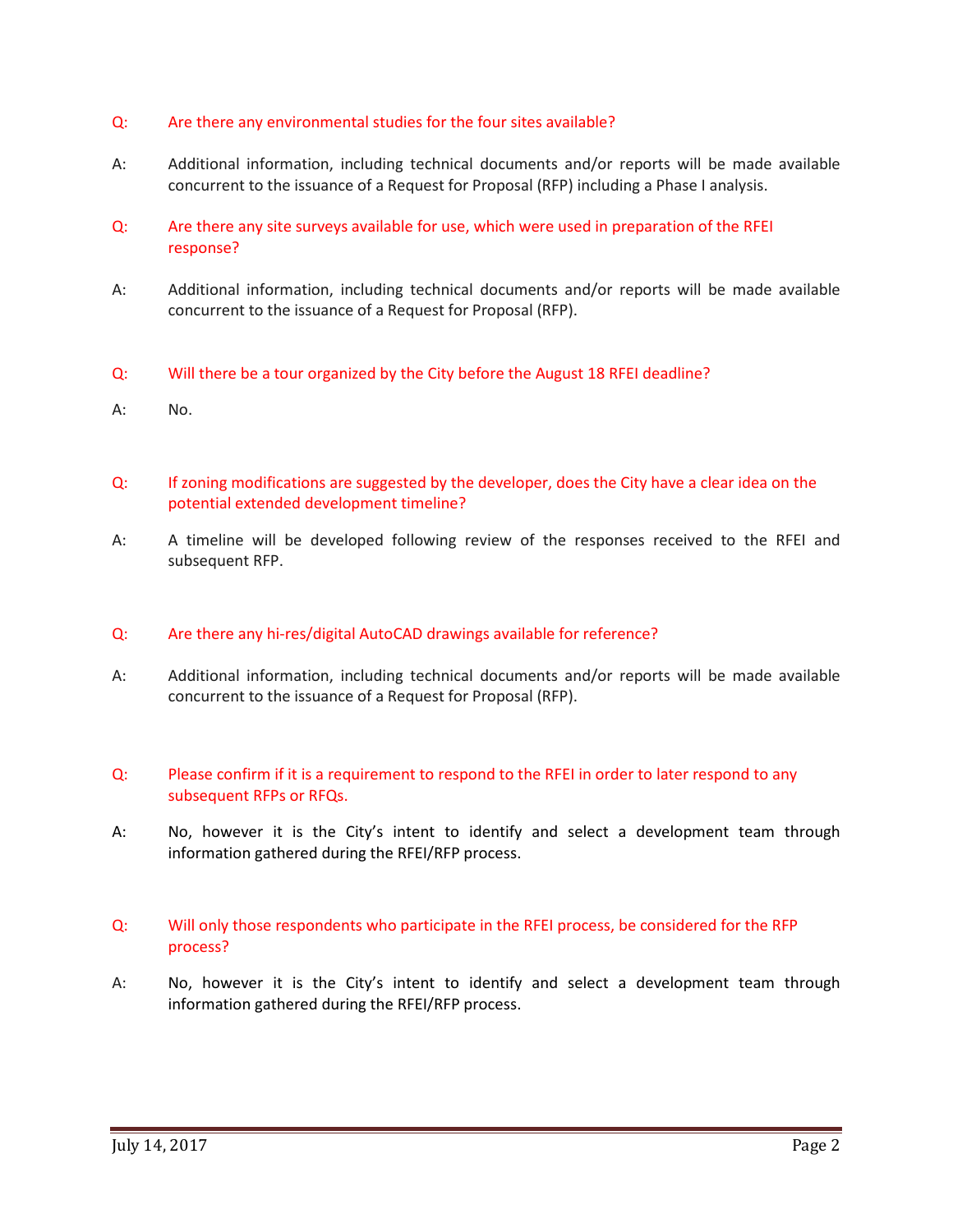# Q: What is the city's highest priority for the site's redevelopment? Site activation or a return on investment for the city?

A: To develop a financially feasible plan that creates value and a variety of vibrant synergistic uses while balancing neighborhood impacts.

# Q: What is Mon-Fri occupancy rate for parking garage? What is the weekend occupancy rate for the garage?

A: Please refer to the Transit District Strategic Plan and the accompanying Baseline studies, which can be found in the Existing Conditions Report and Final Report at [www.wptransitdistrict.com](http://www.wptransitdistrict.com/) for weekday occupancy rates.

#### Q: What role--advisory or otherwise--will the MTA play in the development process?

A: Representative(s) from the MTA served on the Stakeholder Task Force for the Transit District Strategic Plan and participated in the entire 15-month public planning process. For further information, please contact the MTA.

#### Q: Can the firehouse be located off-site?

A: Development concept plans in the submission must include the incorporation of a 40,000 square foot municipal firehouse either in its existing location, or within the 4.5-acre development site to maintain existing emergency service response times and direct access to Ferris Avenue, Bank Street and Hamilton Avenue. However, an alternative concept plan may be provided identifying a new firehouse location in the immediate vicinity of the development site that maintains or reduces emergency service response time.

#### Q: What are affordability expectations for a development project on the site?

A: The City of White Plains Planning Department manages the City's Affordable Housing Program. Information regarding this program can be found on the City's website at: <http://www.cityofwhiteplains.com/index.aspx?nid=192>

# Q: Are drop-off lanes, driveways, as well as various rights-of-way at the train station under MTA jurisdiction or the City's?

A: The City of White Plains maintains jurisdiction over the rights-of-ways, driveways, and drop-off lanes around the train station with the exception of the MetroNorth Right of Way (MTA), and Bronx Street which is under the jurisdiction of Westchester County.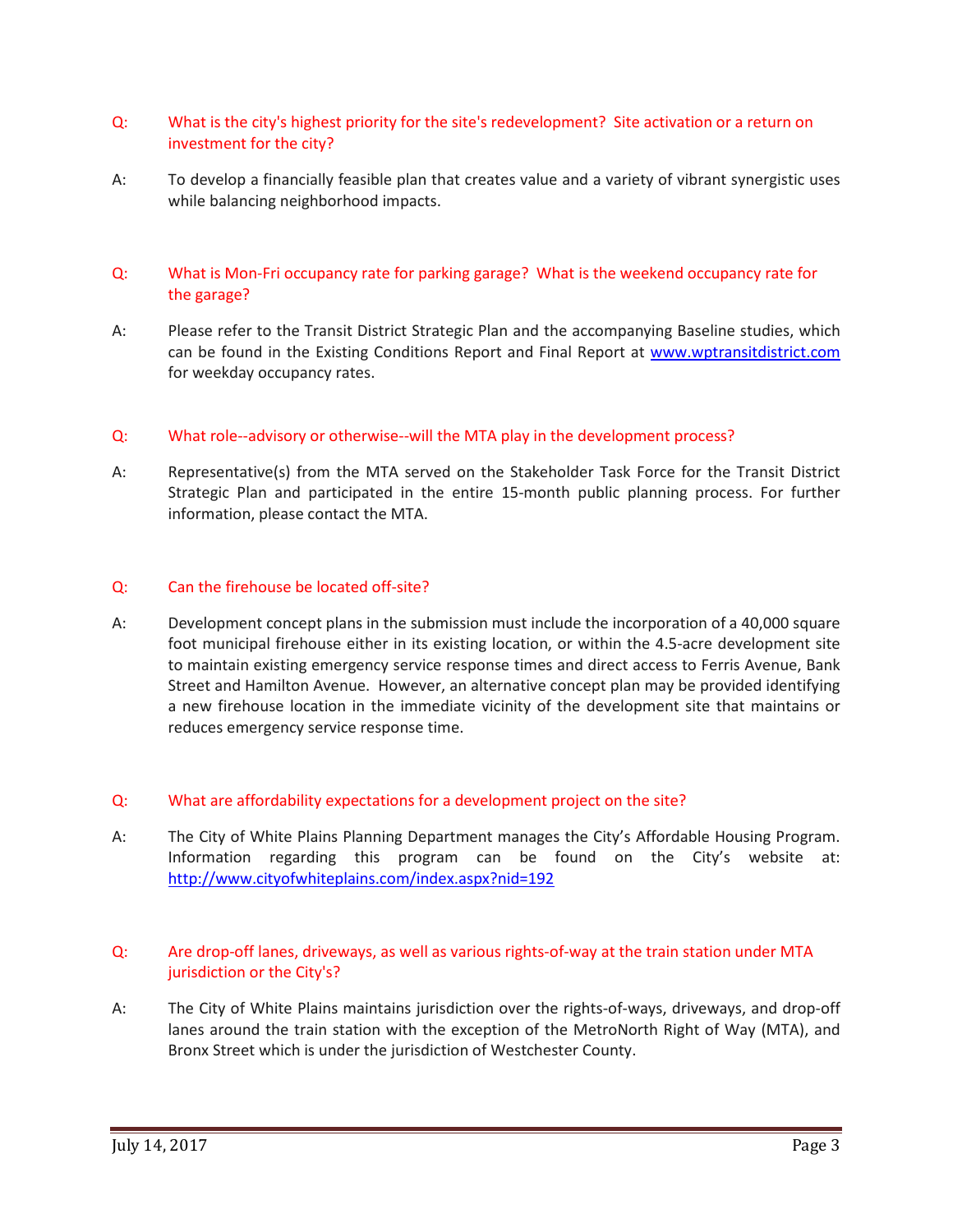- Q: Are overhead walkways and other structural elements connecting the station to the parking garage under MTA's jurisdiction or the City's?
- A: Jurisdiction over overhead walkways and other structural elements varies between the City and the MTA.
- Q: What are distance offsets from the rail right-of-way that are required by MTA for new construction?
- A: Please contact the MTA for specific requirements.
- Q: Is the City in any conversations with bike-share or car-share systems that may be relevant to this project?
- A: The City provides a Zip Car program in City-owned parking garages. In addition, the City is in the process of gathering information and investigating opportunities regarding bike share program.

#### Q: Can the City provide topographic maps of the four sites?

- A: Additional information, including technical documents and/or reports will be made available concurrent to the issuance of a Request for Proposal (RFP). GIS and AutoCAD data is publicly available at gis.ny.gov and giswww.westchestergov.com.
- Q: Are you seeking an at-risk developer who is prepared to develop one or all of the parcels with direct private investment? Or are you seeking a development planning team who will continue to strategize the best solution for the stakeholders and ultimately issue an RFP for a developer(s) for specific phases and/or parcels?
- A: The City seeks to solicit interest from qualified parties in the redevelopment of three City-owned properties and one White Plains Urban Renewal Agency-owned parcel (together the "Development Site"). The purpose of the RFEI is to solicit interest and redevelopment strategies for the Development Site that will advance the goals and objectives of the recently released White Plains Transit District Strategic Plan. The City is not seeking a development planning team to ultimately issue an RFP for a developer(s).

# Q: What measures will the City employ to protect the intellectual property of responders from being copied or otherwise misused without permission?

A: The City will make all efforts to protect intellectual property of responders. Such information must be labeled as proprietary (by page or specific graphic) in the submission. Note that the entire submission may not be deemed proprietary information.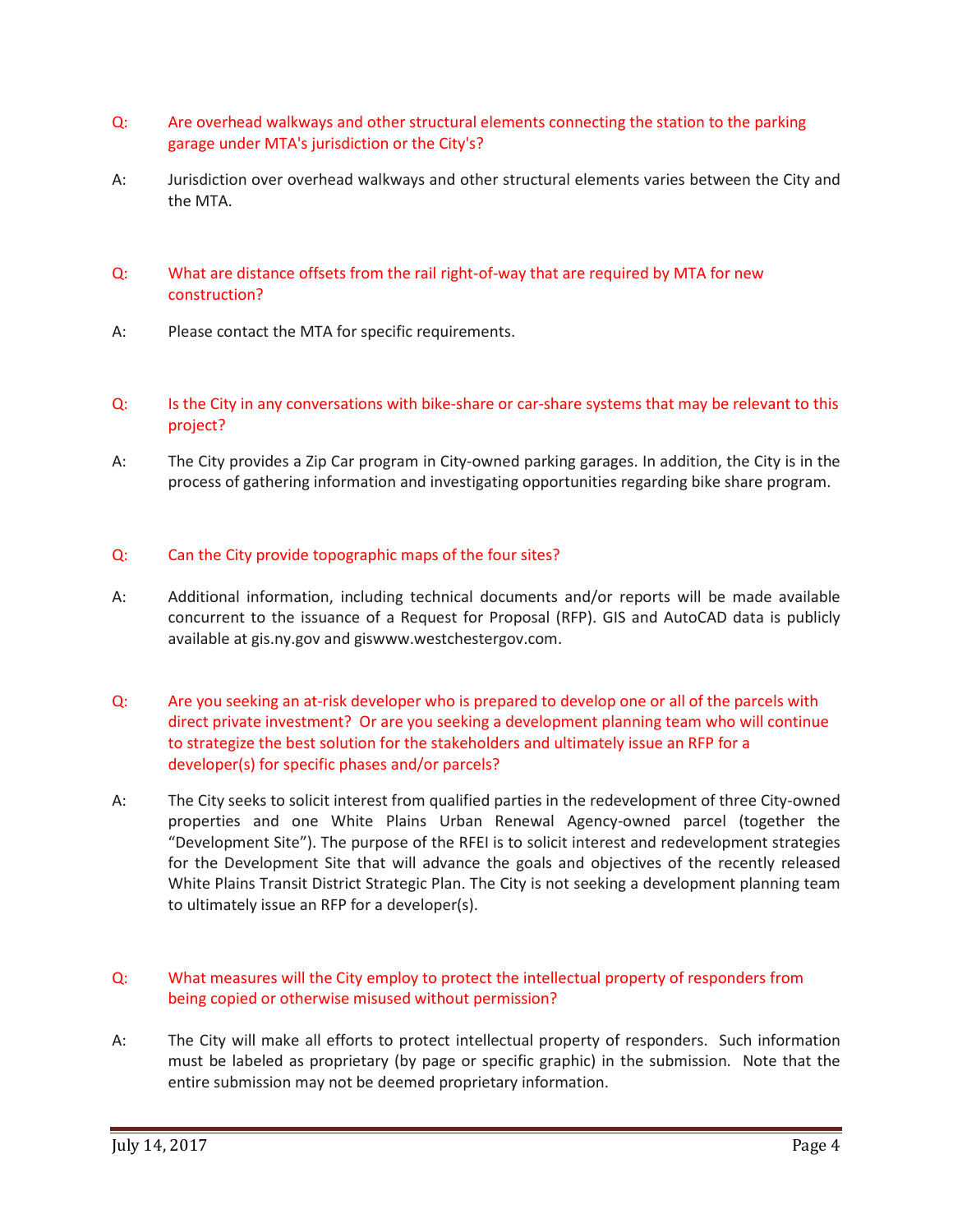- Q: Two months is not sufficient time to create a complete and well-documented conceptual plan… will a partial submittal be considered if the project's intent is clearly expressed?
- A: All Submission Requirements detailed in the RFEI must be followed.

# Q: Does the City anticipate any future Master Plan updates that will impact this project?

A: Not at this time, however any updates would further incorporate the goals and objectives of the White Plains Transit District Strategic Plan.

#### Q: Are there any City-Owned locations that would be suitable for relocation of the Fire Station?

A: Development concept plans in the submission must include the incorporation of a 40,000 square foot municipal firehouse either in its existing location, or within the 4.5-acre development site to maintain existing emergency service response times and direct access to Ferris Avenue, Bank Street and Hamilton Avenue. However, an alternative concept plan may be provided identifying a new firehouse location in the immediate vicinity of the development site that maintains or reduces emergency service response time.

# Q: Are there any Privately-Owned locations that would be suitable for relocation of the Fire Station?

A: Development concept plans in the submission must include the incorporation of a 40,000 square foot municipal firehouse either in its existing location, or within the 4.5-acre development site to maintain existing emergency service response times and direct access to Ferris Avenue, Bank Street and Hamilton Avenue. However, an alternative concept plan may be provided identifying a new firehouse location in the immediate vicinity of the development site that maintains or reduces emergency service response time.

# Q: Can any existing Fire Facilities be retrofitted/expanded to compensate for the loss of the existing Fire Station?

A: No. Development concept plans in the submission must include the incorporation of a 40,000 square foot municipal firehouse either in its existing location, or within the 4.5-acre development site to maintain existing emergency service response times and direct access to Ferris Avenue, Bank Street and Hamilton Avenue. However, an alternative concept plan may be provided identifying a new firehouse location in the immediate vicinity of the development site that maintains or reduces emergency service response time.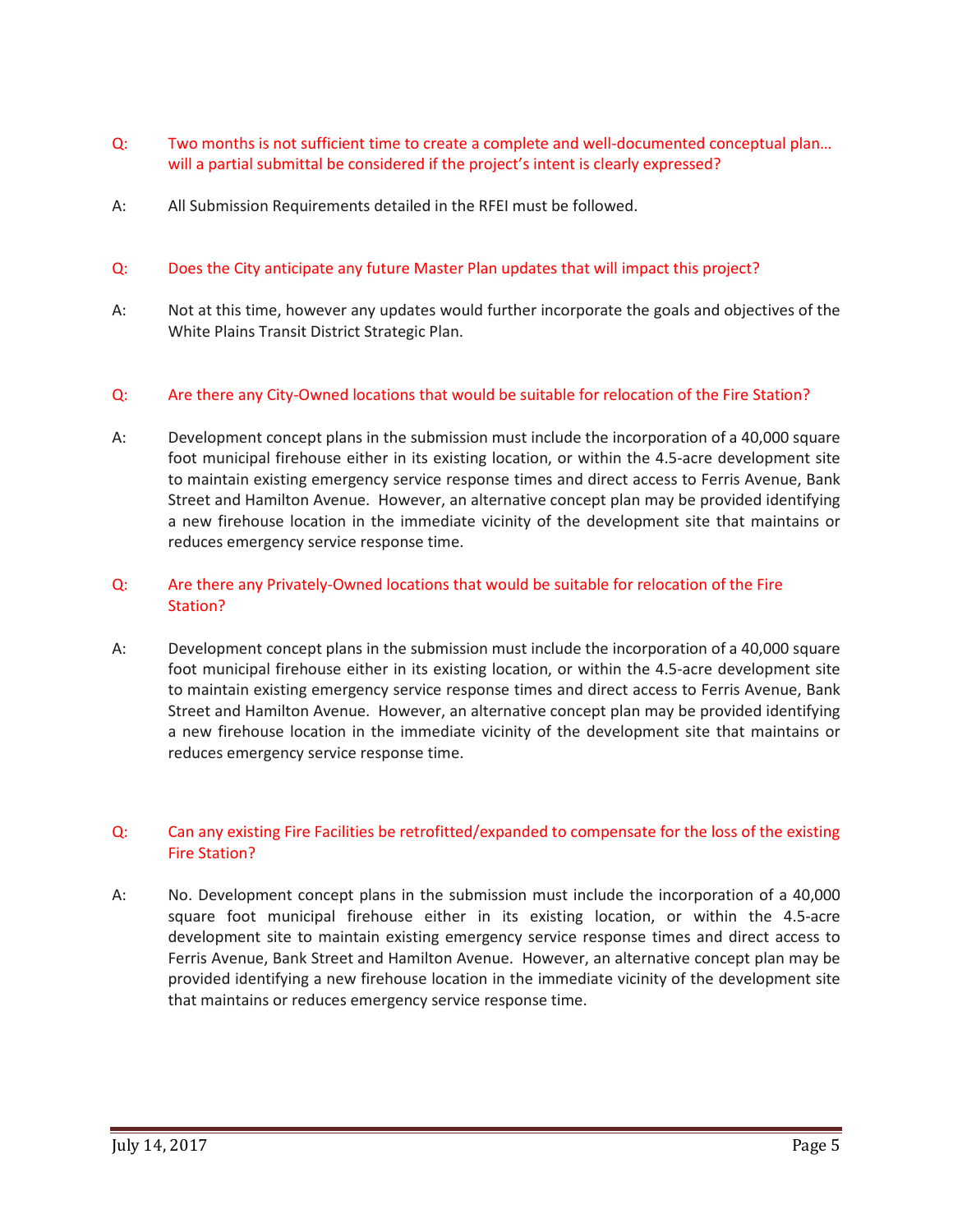- Q: Does the City consider the current location of Fire House No. 2 to be an optimal location for this use?
- A: Development concept plans in the submission must include the incorporation of a 40,000 square foot municipal firehouse either in its existing location, or within the 4.5-acre development site to maintain existing emergency service response times and direct access to Ferris Avenue, Bank Street and Hamilton Avenue. However, an alternative concept plan may be provided identifying a new firehouse location in the immediate vicinity of the development site that maintains or reduces emergency service response time.
- Q: Can the City provide us with a list of the current owners and operators of every parking facility (surface and structured) within 1 mile of the TransCenter?
- A: For parking ownership information, please refer to the Transit District Strategic Plan and the accompanying Baseline studies, which can be found in the Existing Conditions Report and Final Report a[t www.wptransitdistrict.com.](http://www.wptransitdistrict.com/)
- Q: Will the City consider a shared parking strategy for the emerging Transit Oriented District?
- A: Yes.
- Q: What other lots are owned or controlled by the City?
- A: Please refer to the Baseline Studies which can be found in the Existing Conditions Report and Final Report at [www.wptransitdistrict.com](http://www.wptransitdistrict.com/) for ownership information within the Transit District.
- Q: What is the projected construction timing and funding source for the improvement of the TransCenter?
- A: To be determined based on response to this RFEI and RFP.

# Q: Is the MTA planning and committed to build an intermodal transportation center on the existing site?

A: Representative(s) from the MTA served on the Stakeholder Task Force for the Transit District Strategic Plan and participated in the entire 15-month planning process. For further information, please contact the MTA.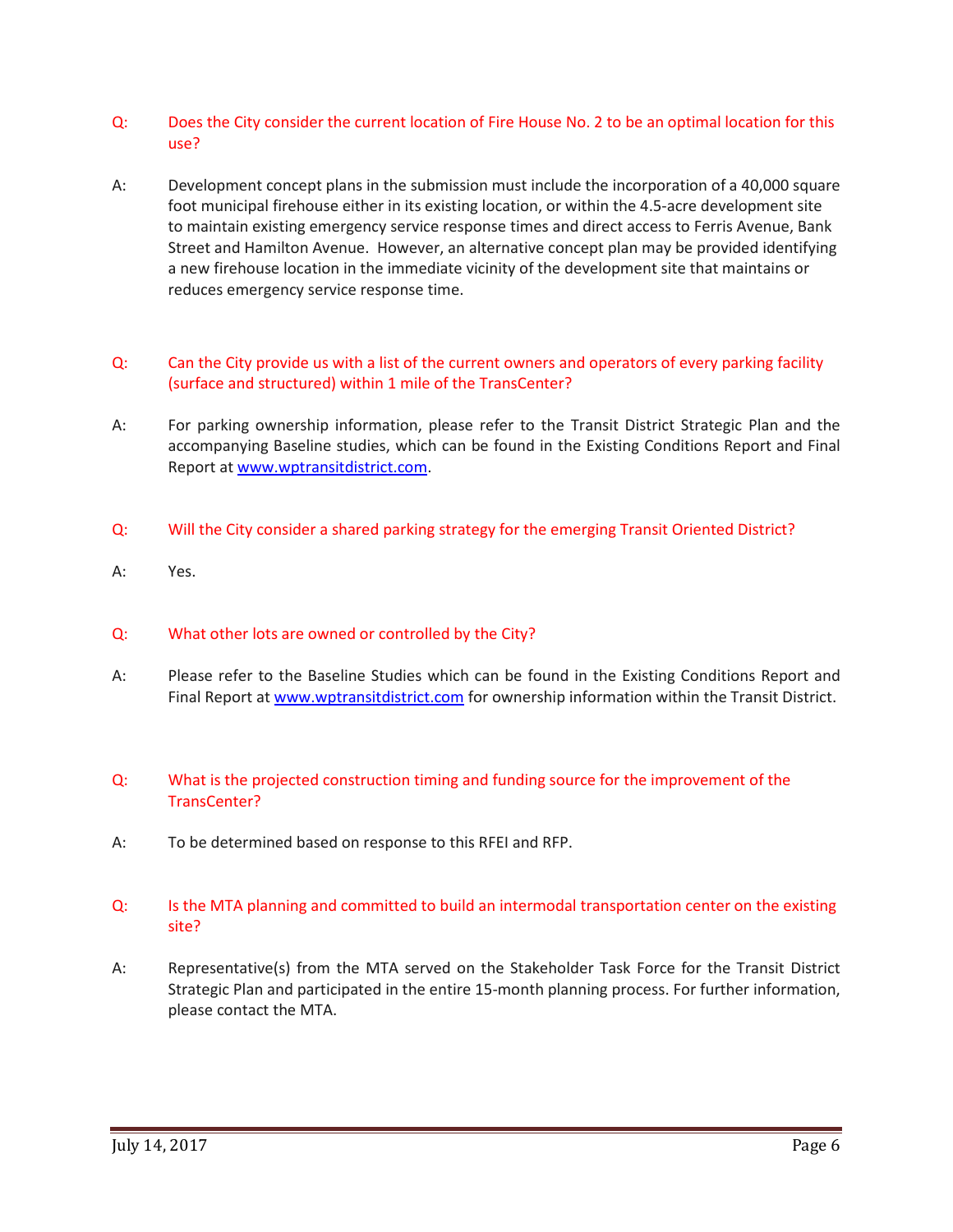#### Q: Has the MTA established a timetable and a budget for improvements to the TransCenter?

- A: Representative(s) from the MTA served on the Stakeholder Task Force for the Transit District Strategic Plan and participated in the entire 15-month planning process. For further information, please contact the MTA.
- Q: What level of participation will the MTA have in this project? What level of participation will the Bee-Line have in this project? What level of participation will the Greyhound Lines have in this project? What level of participation will the Leprechaun Lines have in this project? What level of participation will the Short Line Bus have in this project? What level of participation will the Trail Ways of New York have in this project? What level of participation will the I-BUS have in this project? What level of participation will the private shuttles have in this project? What level of participation will the private taxi companies have in this project?
- A: The City of White Plains encourages the continued participation by all interested stakeholders.

# Q: What are the likely impacts of the new Bus Rapid Transit on this area?

- A: The Transit District includes the future site of multiple stops and planned eastern terminus of the Lower Hudson Transit Link Bus Rapid Transit from Rockland County, NY to White Plains. A station stop is currently proposed for the south side of Main Street between the MetroNorth train bridge and Bank Street and on the West side of Ferris Avenue adjacent to the existing parking structure (Site # 3, 16 Ferris Avenue).
- Q: Will there be financing available in the form of Federal, State or City issued bonds with sufficient capacity to pay for: (i) the massive infrastructure and parking requirements of the redevelopment plan for all 4 parcels; (ii) the infrastructure on and off site to provide the TOD desired results (iii) relocating the fire station?
- A: It is the City's intention to explore and pursue all available public and private funding sources and opportunities.
- Q: If a new platform needs to be constructed above the current abutting street grades sufficient to accommodate the needs of commuters from all sources of transportation, are there sources of funding available to cover this expense?
- A: It is the City's intention to explore and pursue all available public and private funding sources and opportunities.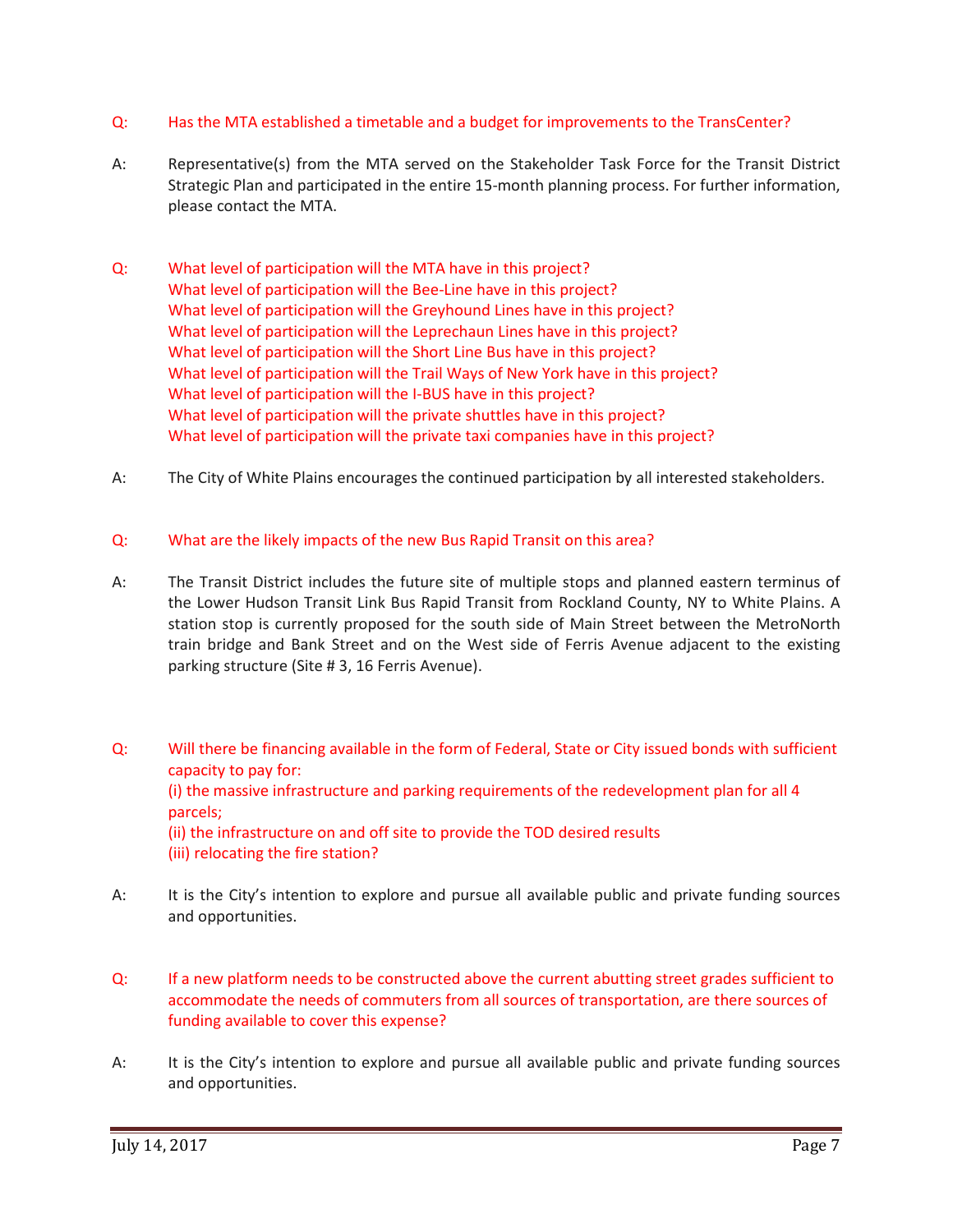- Q: Will the City consider granting height allowances for both residential and office buildings above 280 feet?
- A: Modified zoning district concepts that clearly advance the stated goals and objectives of the Transit District Strategic Plan may be considered.

#### Q: Are there any known environmental concerns on any of the parcels? Have any Phase 1 tests been conducted?

- A: Not at this time, however a Phase I Report will be available concurrent with the issuance of a Request for Proposal (RFP).
- Q: Will the City consider modifying existing road directions and travel lane widths?
- A: Yes.
- Q: What are the likely impacts of the new MXD use developments to this area? Current and proposed.
- A: Please refer to the existing and recently approved Projects and Proposals page on the City's website[: http://www.cityofwhiteplains.com/index.aspx?NID=521](http://www.cityofwhiteplains.com/index.aspx?NID=521)
- Q: Have there been studies conducted to assess the need, or plan for accommodating, future bicycle travel lanes?
- A: The Transit District Strategic Plan includes near-term strategies regarding bicycle facilities. See [www.wptransitdistrict.com](http://www.wptransitdistrict.com/) for details.
- Q: Identify the private and public owners of New Street? Will the City consider transferring its New Street ownership to a private entity?
- A: New Street as currently constituted traverses private property west of North Lexington Avenue and is public east of North Lexington Avenue. The City will not commit to the de-mapping of a municipal street at this time.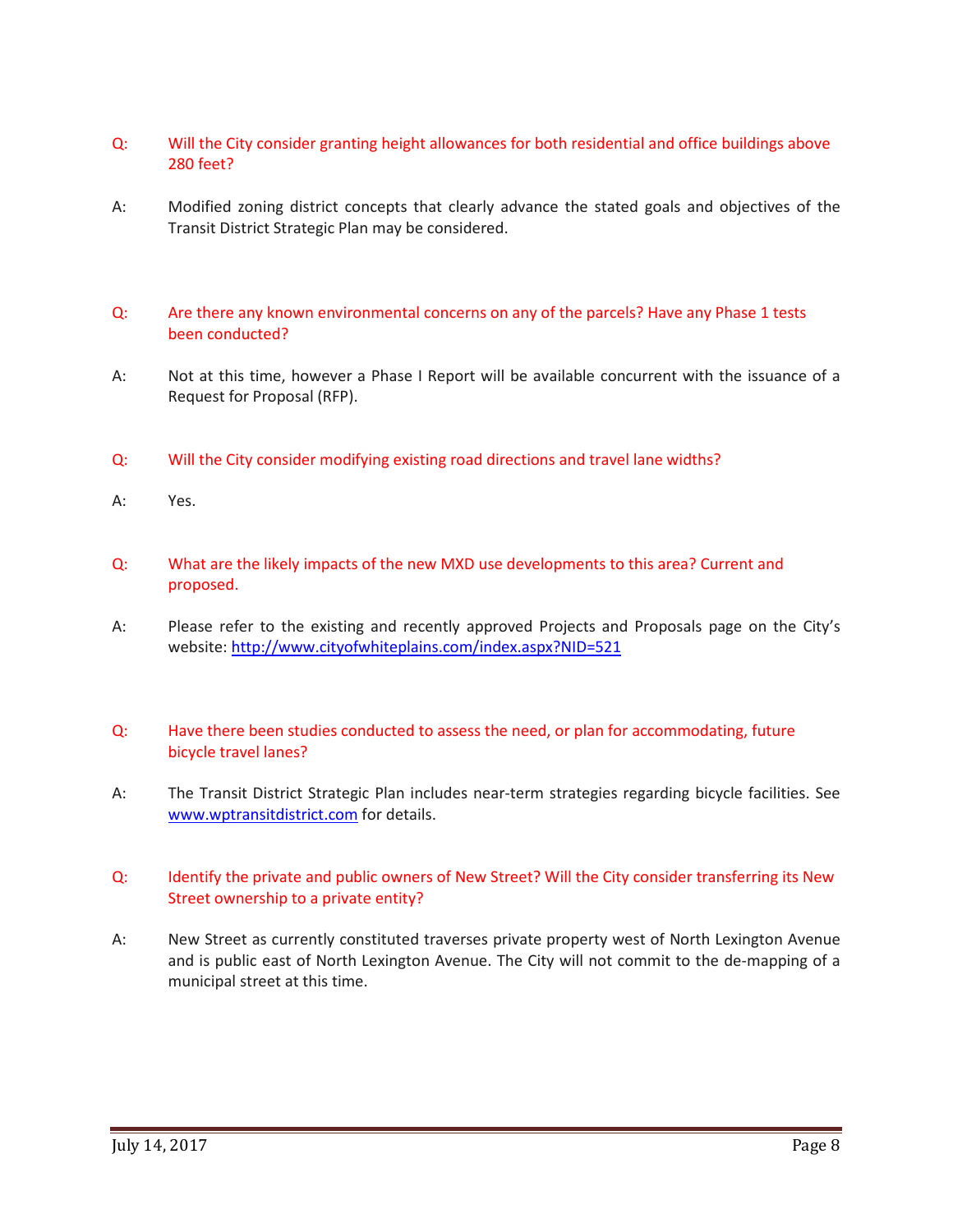- Q: Will the City consider improvements to the "street wells" at the north-western ends of N. Lexington and/or MLK?
- A: Yes. The Transit District Strategic Plan and the accompanying Baseline studies, which can be found in the Existing Conditions Report and Final Report, address various transportation-related improvements. See [www.wptransitdistrict.com](http://www.wptransitdistrict.com/) for further details.
- Q: Will the City consider improvements to the local and regional way finding systems as part of this plan?
- A: To be determined, based on the outcome of the redevelopment project. However, the Transit District Strategic Plan outlines several strategies pertaining to wayfinding improvements.
- Q: Will the City be responsible for coordinating/paying for the anticipated sewer improvements?
- A: To be determined based on the outcome of the redevelopment project.
- Q: Are there any current or proposed Capital Improvement projects that will impact the proposed project area?
- A: There are no Capital Projects currently scheduled that will impact the proposed project area.
- Q: The RFEI states that submissions should consider a number of different community-driven principles in respect to the development. This includes, among other things, a "balance of highdensity transit-oriented development with surrounding neighborhoods. Has this "balance" been defined? What are the specific concerns of the surrounding neighborhoods that should be balanced?
- A: Please refer to the Transit District Strategic Plan at [www.wptransitdistrict.com](http://www.wptransitdistrict.com/) . The document makes reference to increasing connectivity of the transit district to surrounding neighborhoods and minimizing height impacts of future development.
- Q: The RFEI calls for the incorporation of additional parking at appropriate transit oriented development ratios where needed. Has the City defined this ratio and is there flexibility with respect to the ratio for any additional parking required in respect to new development? Is all displaced commuter parking subject to a replacement of a 1:1 ratio?
- A: The City seeks to maintain and maximize existing commuter parking capacity utilizing district wide solutions and may consider flexibility in TOD parking requirements for future development.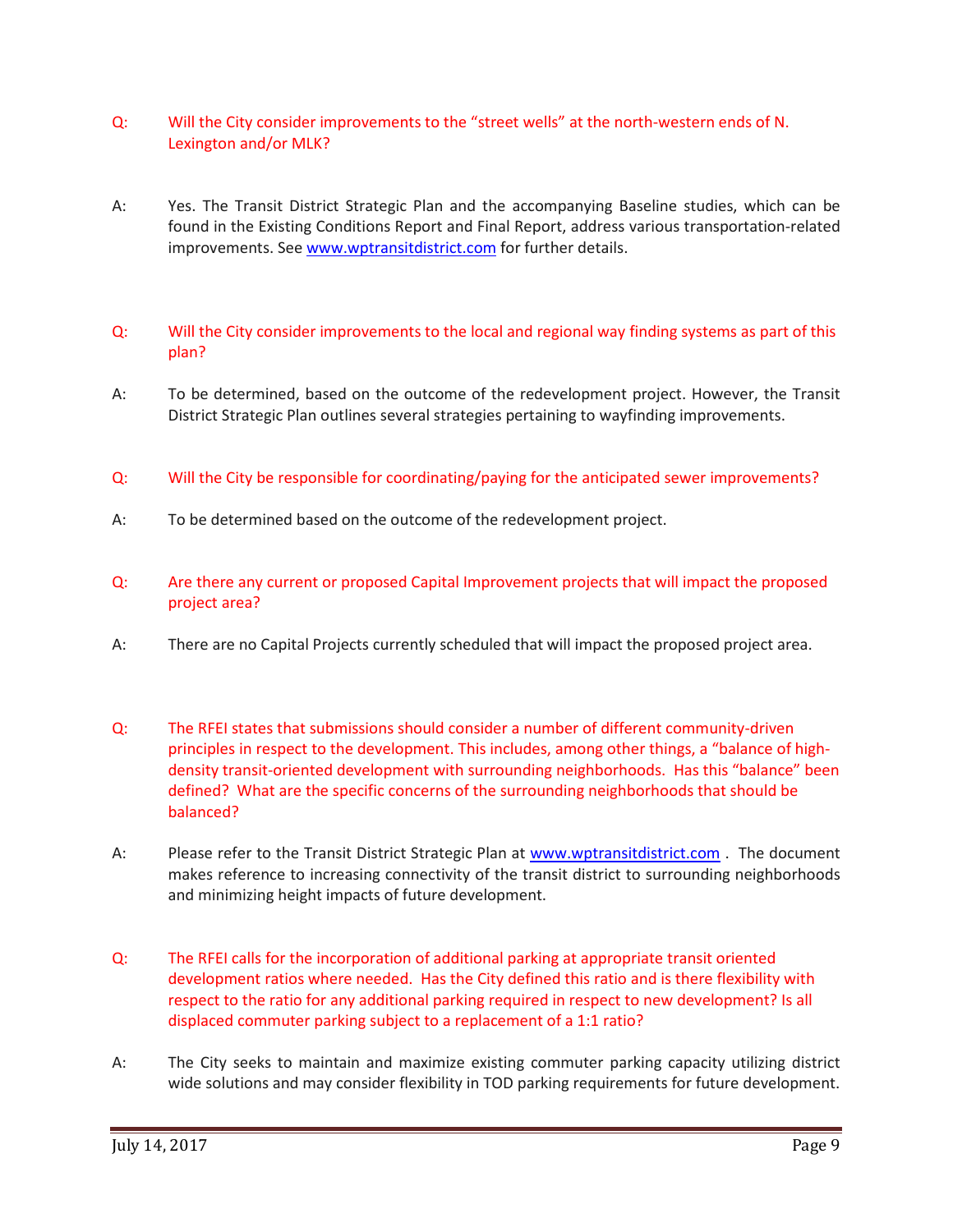# Q: Is there a new height limitation if the "community benefit" increases the FAR?

- A: Modified zoning district concepts that clearly advance the stated goals and objectives of the Transit District Strategic Plan may be considered.
- Q: What geotechnical information is available for the development area? Is the water table known for the development area?
- A: Additional information, including any technical documents and/or reports will be made available concurrent to the issuance of a Request for Proposal (RFP).
- Q: The RFEI notes that it is anticipated that the 24" diameter reinforced concrete pipe will require an upgrade to a new 36" ductile iron pipe when the development site is approved. Where within the development site will this upgrade be required and has an anticipated cost estimate been performed?
- A: To be determined based on the outcome of the redevelopment project.
- Q: What role, if any, will Con Edison and their services need to play in the development of this site? Has there been any discussion with Con Edison about existing gas and electrical capacity?
- A: To be determined based on the redevelopment project.
- Q: Are there existing drawings for the garage and the firehouse on sites three and four, and if so, can these drawings be provided? What are the respective ages of these facilities?
- A: Additional information, including any technical documents and/or reports will be made available concurrent to the issuance of a Request for Proposal (RFP). The parking structure was completed in mid-1980s.
- Q: If the existing firehouse were to remain in its current location, are there improvements that the City would require a developer to make to the facility?
- A: Development concept plans in the submission must include the incorporation of a 40,000 square foot municipal firehouse either in its existing location, or within the 4.5-acre development site to maintain existing emergency service response times and direct access to Ferris Avenue, Bank Street and Hamilton Avenue. However, an alternative concept plan may be provided identifying a new firehouse location in the immediate vicinity of the development site that maintains or reduces emergency service response time.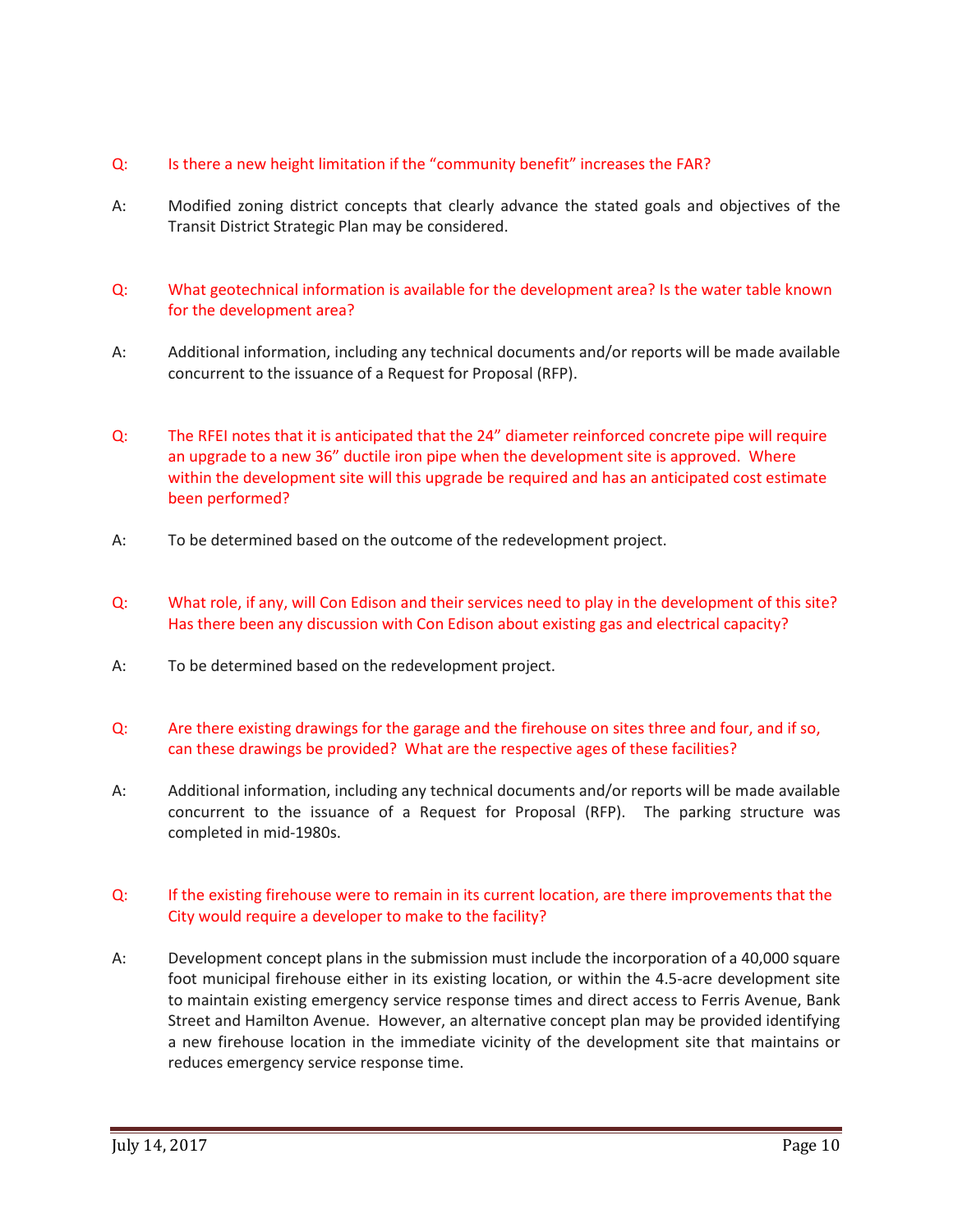# Q: Are there any property surveys or CAD drawings of the development area that can be made available?

A: Additional information, including any technical documents and/or reports will be made available concurrent to the issuance of a Request for Proposal (RFP). GIS and AutoCAD data is publicly available at gis.ny.gov and giswww.westchestergov.com.

#### Q: Will all four sites be awarded to a single developer or will each be awarded separately?

A: It is the City's intent and desire to identify a development team to comprehensively redevelop all properties in a manner that achieves the City's goals and objectives formulated through the community-driven Transit District Strategic Planning process.

#### Q: Are there any plans to renovate the Metro-North White Plains Station?

A: Representative(s) from the MTA served on the Stakeholder Task Force for the Transit District Strategic Plan and participated in the entire 15-month planning process. For further information, please contact the MTA.

#### Q: How many parking spaces exist on each lot with parking?

A: Please refer to the Transit District Strategic Plan and the accompanying Baseline studies, which can be found in the Existing Conditions Report and Final Report, address various transportationrelated improvements. Se[e www.wptransitdistrict.com](http://www.wptransitdistrict.com/) for further details.

#### Q: What percentage of parking must be retained once the parking spaces are relocated?

A: The City seeks to maintain and maximize existing commuter parking capacity on the development site while considering district-wide solutions to meet total parking demand.

#### Q: Must the relocated parking be on one of the four sites up for redevelopment or will other possibilities be considered?

A: The City seeks to maintain and maximize existing commuter parking capacity on the development site while considering district-wide solutions to meet total parking demand.

# Q: Are there regulations restricting the distance of relocated commuter permit spaces from the entrance of the Metro-North White Plains Station?

A: The City seeks to maintain and maximize existing commuter parking capacity on the development site while considering district-wide solutions to meet total parking demand.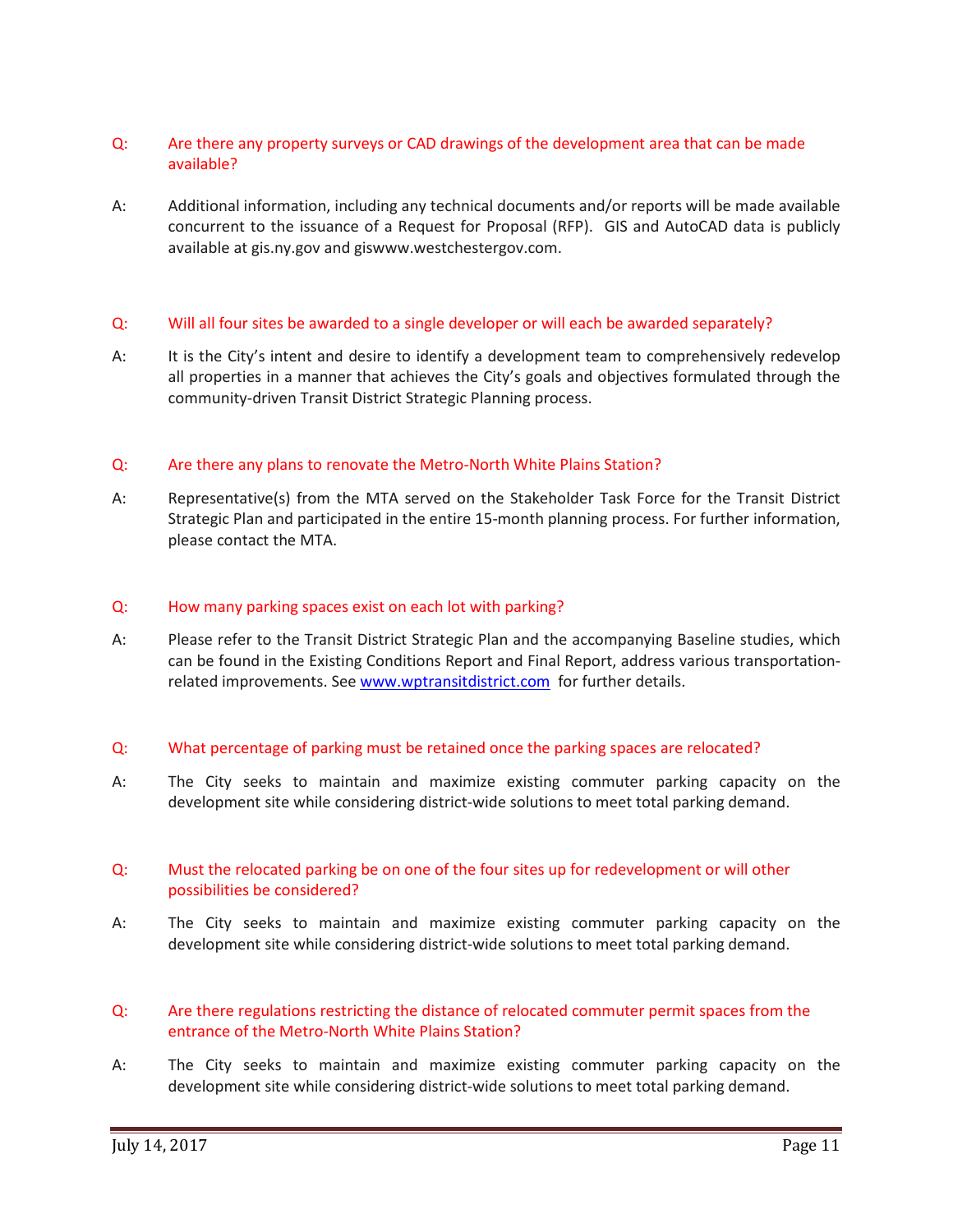#### Q: Where is the 24" concrete pipe currently located?

- A: The 24" reinforced concrete sanitary line runs down Water Street and then below the Mott Street tunnel which is approximately between the Fire station and the Parking Garage. It then connects directly to the County Trunk line.
- Q: What is the schedule post-RFEI for selecting the final Developer? In light of the demanding Submission Requirements as provided in the FREI does it make sense to skip the RFP process, and select the Developer at this stage, especially if there is a relatively limited number of Respondents?
- A: It is anticipated that the City will review all responses received, and will make further determinations regarding a schedule at that time. It is the City's intent to identify a development team through this RFEI/RFP process.
- Q: In describing a "financially feasible plan [to] finance development of the project site" as required in Respondent's Submission, are there any constraints or other factors that all Developers should uniformly factor with respect to, for example, (i) the amount of available or contemplated City "public investment," (ii) what infrastructure or other amenities might be funded through City or other public investment, (iii) will the City consider something like a PIF or TIF as a financial mechanism, (iv) does the City expect to have an approved IDA in place in the near future, (v) is the City contemplating selling, or retaining ownership of the subject parcels, and (vi) in suggesting a "Public Private Partnership" in the RFEI, what financing mechanism(s), if any, was the City contemplating?
- A: It is the City's intention to explore and pursue all available public and private funding sources and opportunities. Respondents must describe a general approach and relevant experience to financing development of the project site.
- Q: In discussing near and long-term strategies in the RFEI, is the City contemplating that these strategies and the associated objectives and timing would apply to the selected private Developer?
- A: Please refer to the Guiding Strategies in the Transit District Strategic Plan at [www.wptransitdistrict.com](http://www.wptransitdistrict.com/) . Such timeframes were derived from a conceptual public planning process and may be modified upon selection of a private developer.
- Q: Is the City expecting the Detailed Concept Plans to address areas outside the 4.5 acres i.e., the White Plains Transit District shown in the RFEI?
- A: No.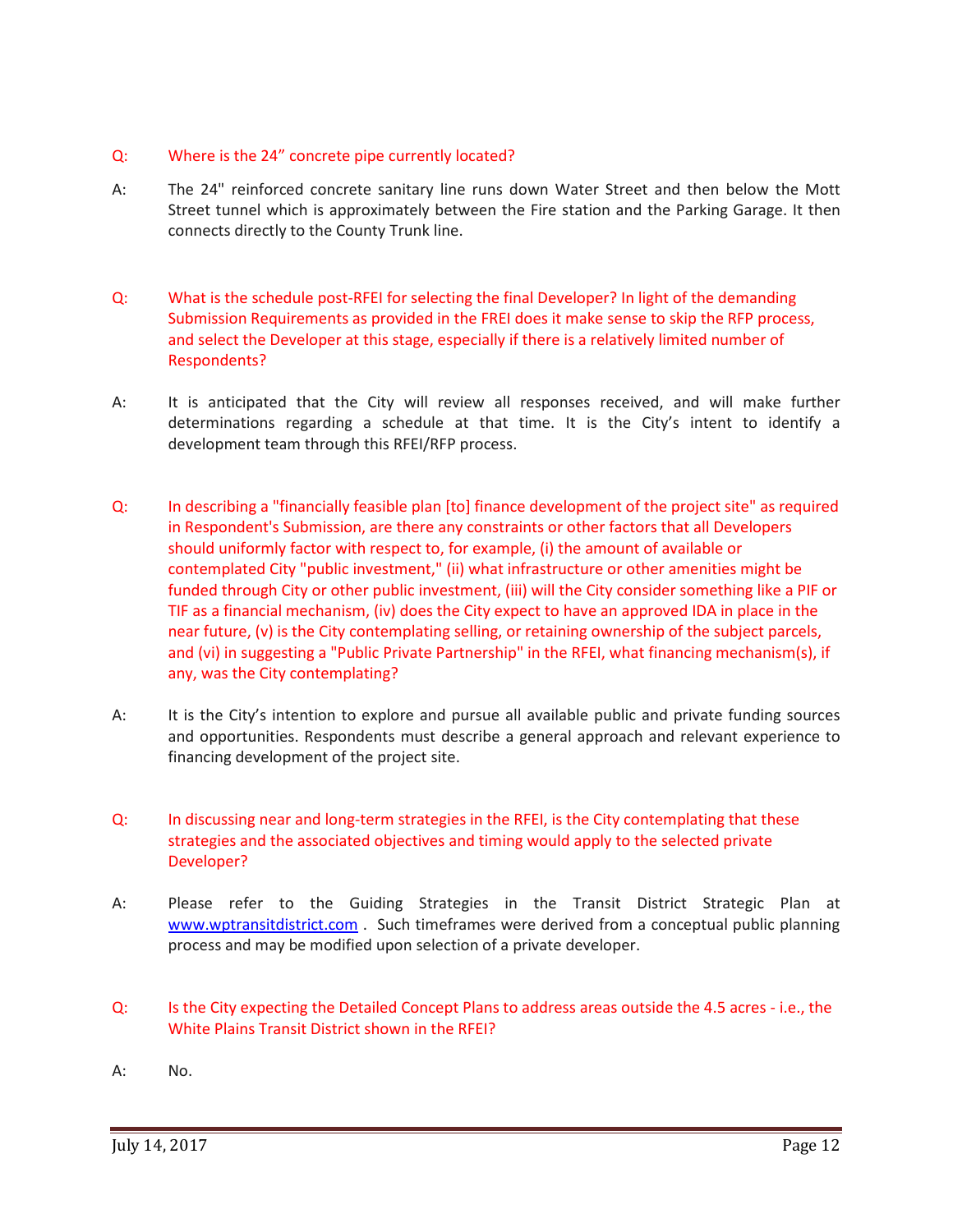- Q: Will the City commit to using its eminent domain powers as a last resort, if necessary, to implement the Project?
- A: The "Development Site" is narrowly defined in the RFEI to include three City of White Plains owned parcels and one White Plains Urban Renewal Agency parcel.
- Q: What role or level of commitment (physically and financially), if any, has the MTA either committed to, or is being contemplated or discussed, regarding the Project? How does a Respondent address this factor in its financial development analysis? Has the MTA provided the City with any capital improvement plans related to this station, or would affect the station?
- A: Representative(s) from the MTA served on the Stakeholder Task Force for the Transit District Strategic Plan and participated in the entire 15-month planning process. For further information, please contact the MTA.
- Q: The City discusses in the RFEI and Strategic Plan its willingness to consider "modifications to existing zoning regulations." Does the City contemplate enacting such modifications (i) prior to selecting a final Developer, (ii) after selection, but prior to either site plan review or conveyance of the City properties, or (iii) as a consolidated private application?
- A: To be determined pending the outcome of the RFEI/RFP and redevelopment process.

#### Q: Is the City contemplating a maximum cap on developable square feet in a modified zoning?

- A: To be determined pending the outcome of the RFEI/RFP and redevelopment process. Modified zoning district concepts that clearly advance the stated goals and objectives of the Transit District Strategic Plan may be considered.
- Q: Does the City contemplate any ratio or percentage of a specific use(s) (i.e., residential to office) in the overall Concept Plan or modified zoning?
- A: To be determined pending the outcome of the RFEI/RFP and redevelopment process.
- Q: Will the City allow the ultimate selected redeveloper to use the technical data collected in the Strategic Plan process as part of any environmental review process under SEQRA?
- A: Yes.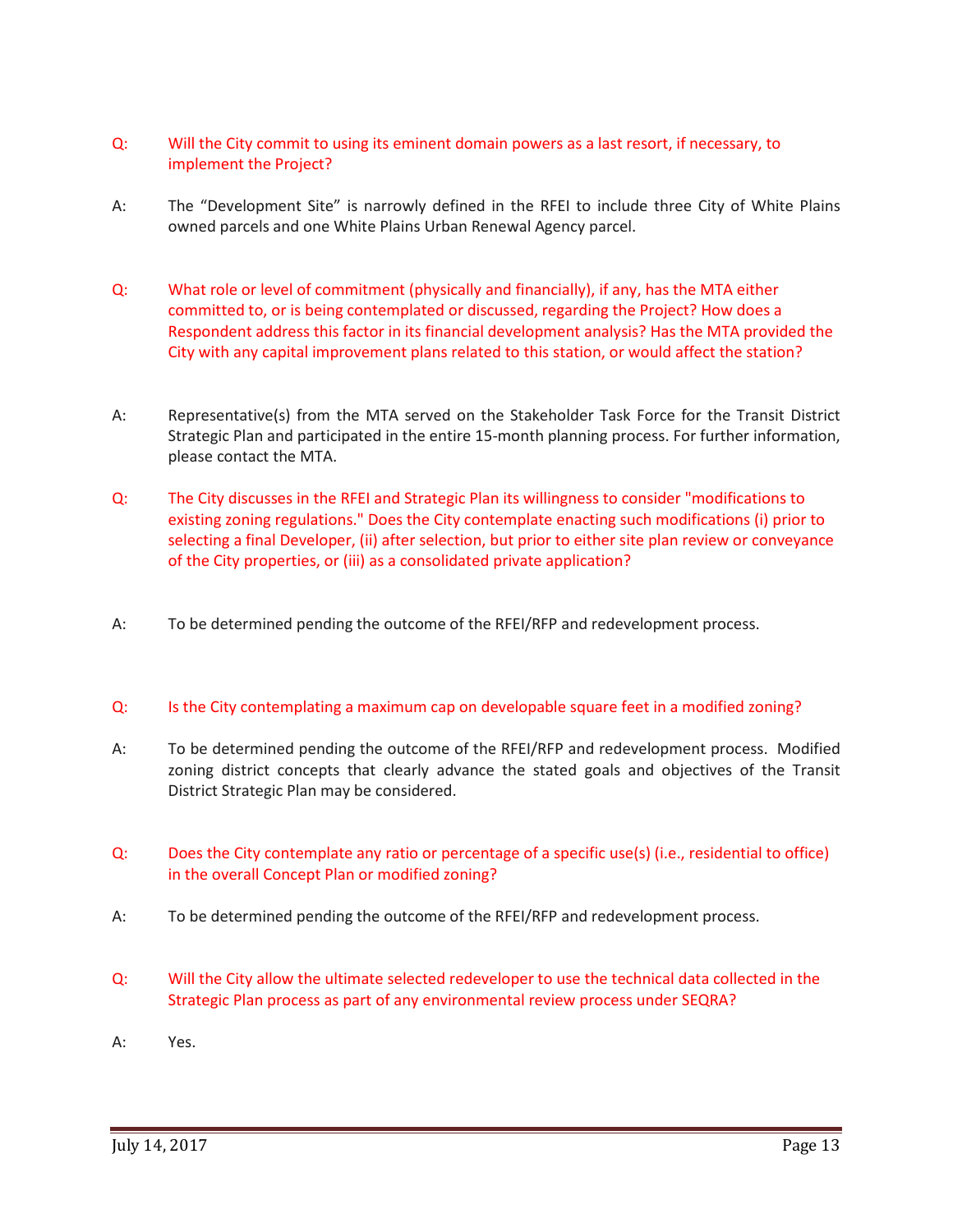- Q: Who would be responsible for implementing the long-term traffic improvements?
- A: To be determined pending the outcome of the RFEI/RFP and redevelopment process.
- Q: Will the Developer be responsible for managing and/or operating the retail and open space upon completion of the Project?
- A: The selected developer will be responsible for managing any proposed retail component of the project. Management of open space is to be determined pending the outcome of the RFEI/RFP and redevelopment process.
- Q: The potential Development Phasing shown at Section 5.3.2 of the Strategic Plan indicates one approach to phasing. Is the City open to considering other phasing options? At a minimum, what Fire Station operations must be maintained throughout the construction period?
- A: Yes, the City is open to considering other phasing options. The existing Fire Station must remain fully operational throughout the duration of the project.
- Q: Has the City contemplated any temporary parking strategies for the time during which all or a portion of station-area parking may be unavailable?
- A: Please refer to the Transit District Strategic Plan and the accompanying Baseline studies, which be found in the Existing Conditions Report and Final Report and identify district parking capacity. No specific temporary parking strategies have been contemplated at this time. Se[e www.wptransitdistrict.com](http://www.wptransitdistrict.com/) for further details.
- Q: City still owns the underlying land. Will land be sold to developer or does the City want a ground lease structure?
- A: To be determined pending the outcome of the RFEI/RFP and redevelopment process.
- Q: Is NY State Economic Development involved and offering State sanctioned benefits?
- A: Not at this time.
- Q: Is the County IDA the responsible entity that can offer benefits such as fixed tax assessments, mortgage and sales recording tax relief, etc.
- A: Yes.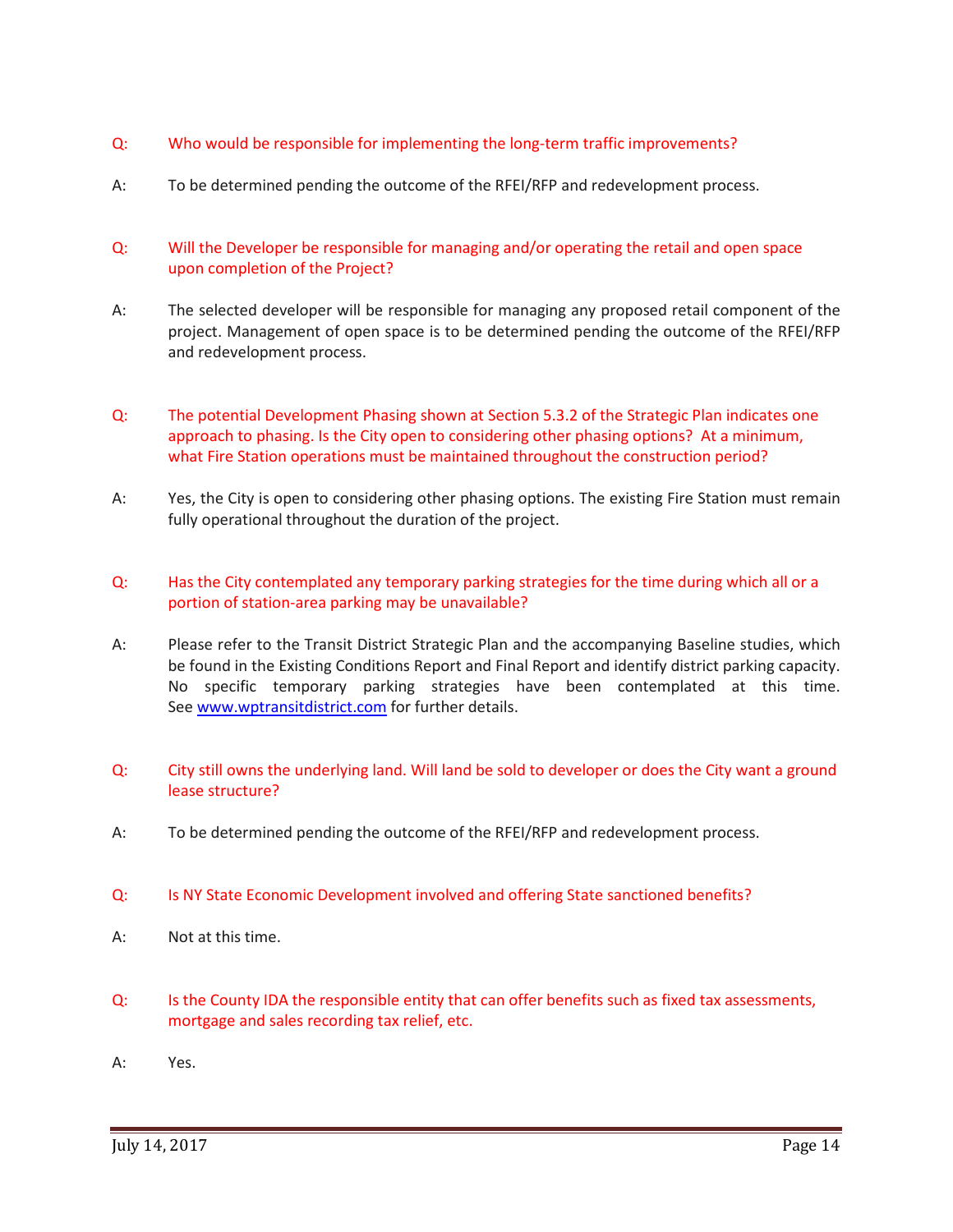# Q: We assume the streets bisecting the site are all public rights of way.

A: Yes, Hamilton Avenue and Main Street are public rights-of-way.

# Q: Does MTA have a vested interest in this project and are they a stakeholder with input over final plan? i.e. Harrison.

- A: Representative(s) from the MTA served on the Stakeholder Task Force for the Transit District Strategic Plan and participated in the entire 15-month planning process. For further information, please contact the MTA.
- Q: Base information regarding easements, covenants, utility locations, etc. along with geotechnical information and base surveys will be helpful to receive to use for the final submission.
- A: Additional information, including any technical documents and/or reports will be made available concurrent to the issuance of a Request for Proposal (RFP).

#### Q: Is SEQRA process started or is that responsibility for the developer?

- A: No, the SEQRA process has not started for the redevelopment project or any potential rezoning. The responsibility is to be determined based on the outcome of the RFEI/RFP process.
- Q: We estimate a development scope of over 1 mm square feet of mixed use in buildings perhaps 25 stories plus parking structures, streetscape and public amenities. Does this density fit the target for the Transit District? Also, discuss building height definitions and limitations if there are any.
- A: Yes, the density generally fits the target for the Transit District. Find existing building height definitions and limitations at www.cityofwhiteplains.com/zoning. Modified zoning district concepts that clearly advance the stated goals and objectives of the Transit District Strategic Plan may be considered.
- Q: It is contemplated the primary uses will be residential, hotel, limited office space and support retail along with entertainment uses and restaurants. Is this a mix that will be looked on favorably or is the City looking to limit certain uses?
- A: Yes, these are the types of uses that we would expect to see in a mixed use development. The City seeks to develop a financially feasible plan that creates value and a variety of vibrant synergistic uses while balancing neighborhood impacts.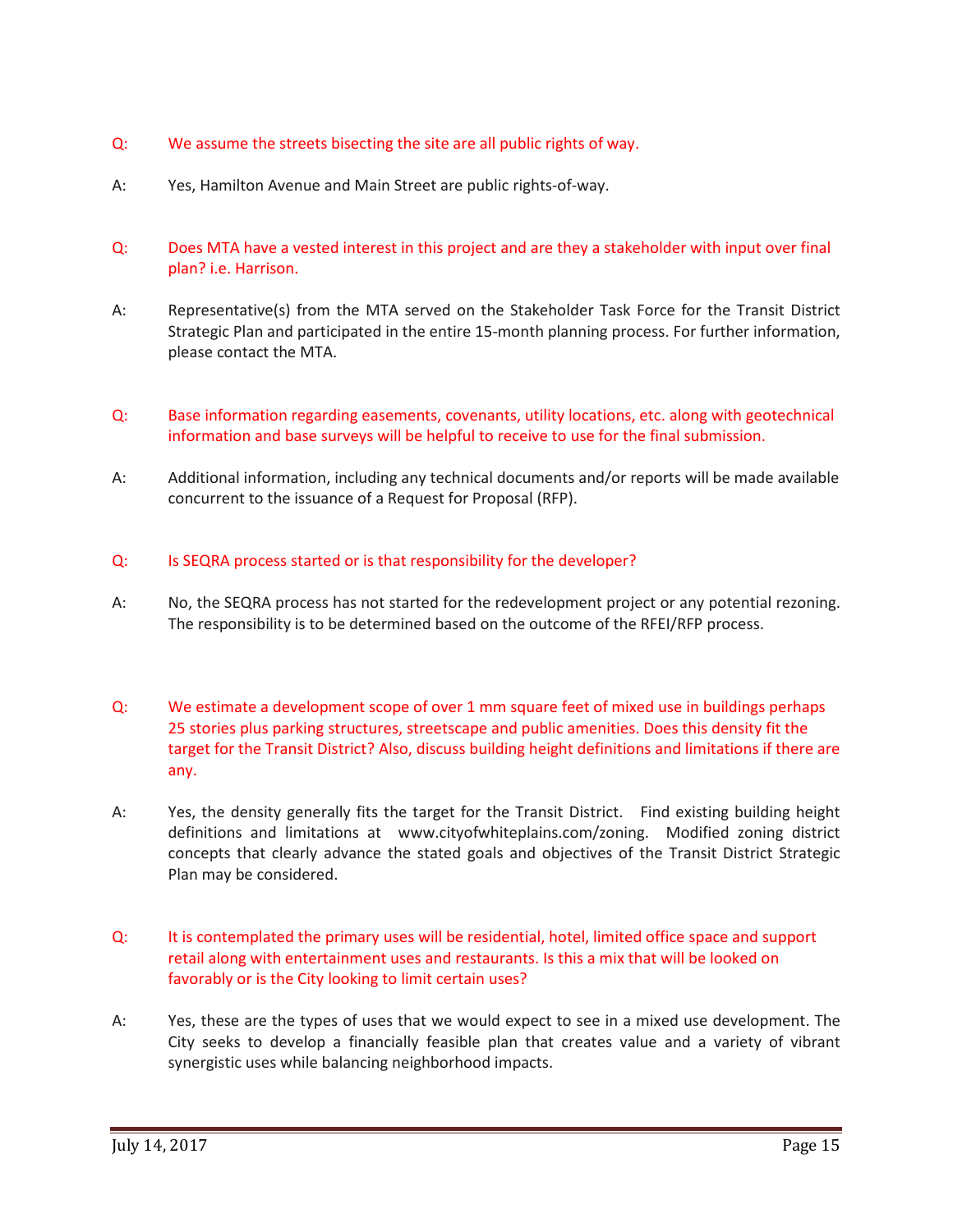- Q: We anticipate a long session with stakeholders to gain consensus before the formal filing. Are the approving entities the County IDA, City or White Plains and MTA?
- A: To be determined based on a final redevelopment plan.
- Q: We have estimated the approvals to last 2 years (beyond SEQRA, if needed). Is there a reason we should adjust that assumption?
- A: To be determined based on a final redevelopment plan.
- Q: We assume that a PILOT tax structure can be negotiated as part of the project financing. XXXXX plans to own the properties long term so permanent financing from the GST's or HUD will most likely become reality. Does this financing pose any problems for the City?
- A: It is the City's intention to explore and pursue all available public and private funding sources and opportunities. Respondents must describe a general approach to financing development of the project site.
- Q: Reference is made in the documents that an increase in density is encouraged based on "community benefit". Please define.
- A: Modified zoning district concepts with increased density that clearly advance the stated goals and objectives of the Transit District Strategic Plan, including the provision of open space, active ground floor uses, and improved connectivity to adjacent neighborhoods, may be considered.
- Q: The commuter parking data must be a part of the project? What capacity and proximity will the City agree to and are you willing to agree to a managed/shared parking regime? What minimum parking ratios is the City willing to accept for each use. Perhaps this information is in the master plan but we often find planning proposals in conflict with municipal codes.
- A: The submission must include a conceptual parking plan that accounts for both existing commuter parking and adequate parking for additional uses proposed at accepted TOD levels. The City seeks to maintain and maximize existing commuter parking capacity utilizing districtwide solutions.
- Q: Will the City require prevailing wage construction crews given that it is City property?
- A: To be determined based on the final redevelopment project.

#### Q: Will there be benefits that the City can induce for this project?

A: To be determined based on the final redevelopment project.